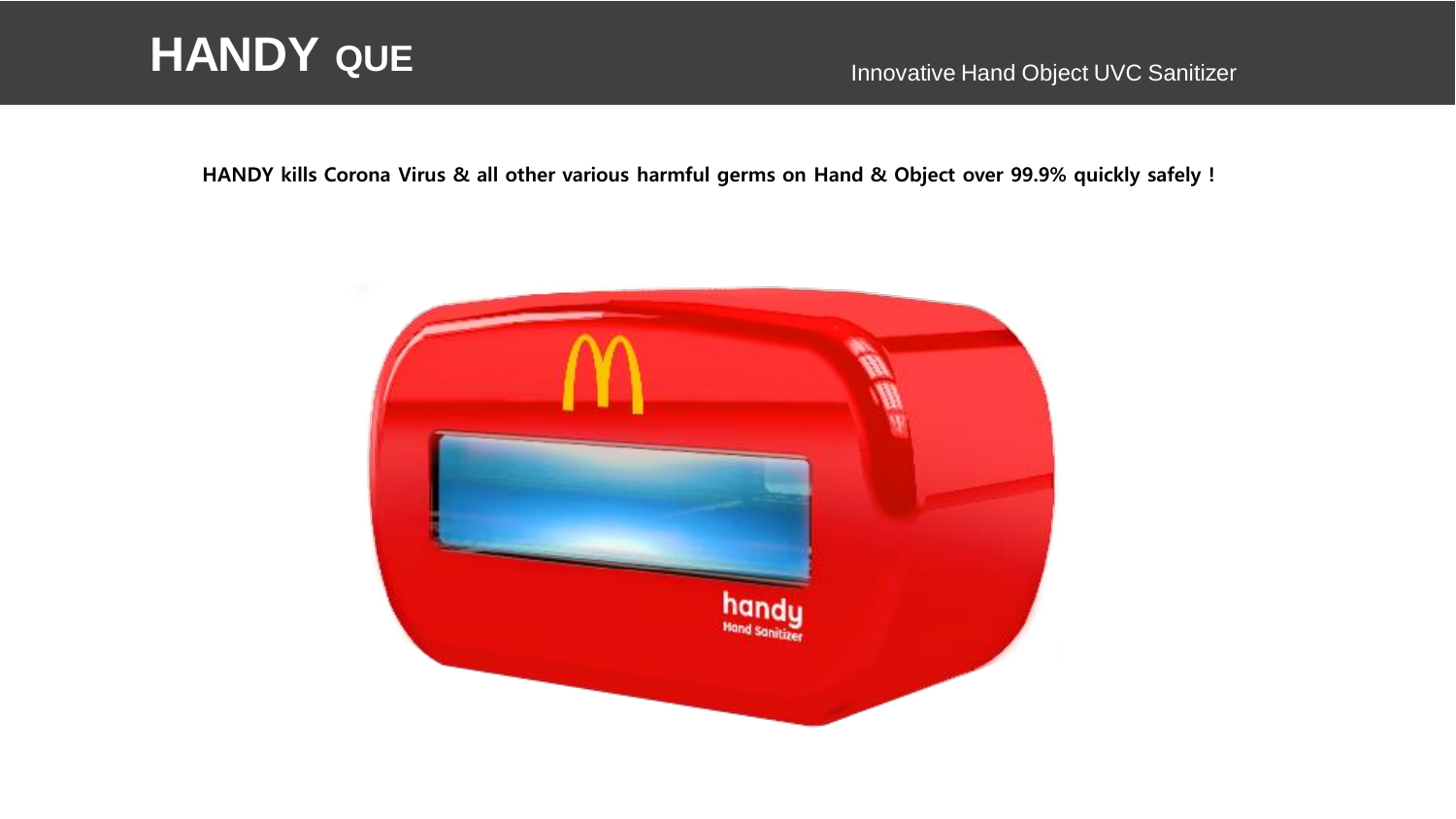

### Promotional Roundish design UV Hand & Object Sanitizer



Unit Dimension : W 360mm (14.17") x H 220mm (8.66") x D 180mm (7.08")



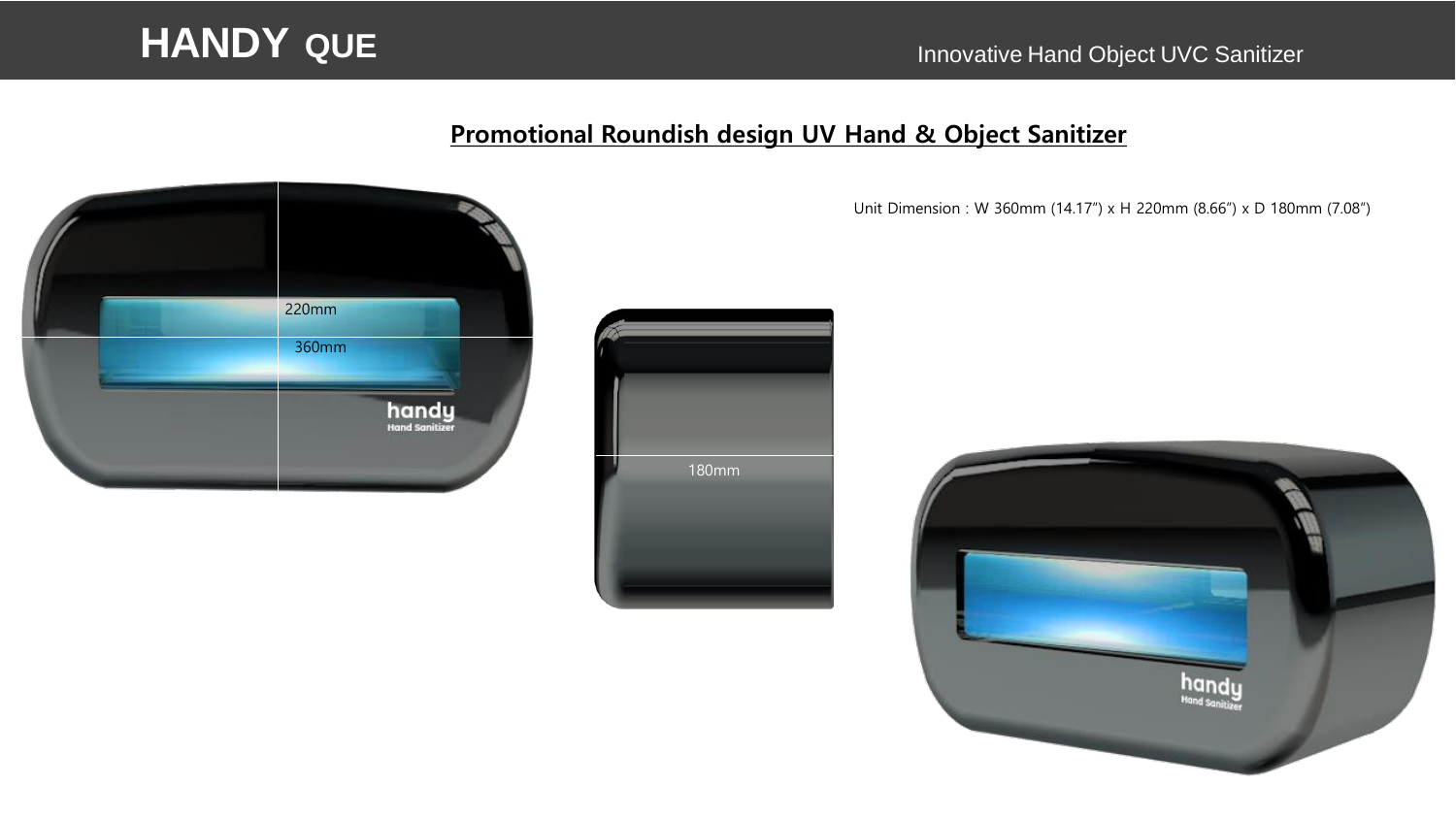#### What is HANDY QUE ?

HANDY QUE is beautiful roundish design promotional Hand Object UVC Sanitizer.

HANDY QUE secured perfect effectiveness by test reports leading test lab LEI, MICROCHEM in USA, NCS (North Carolina States) University. KTR (Korea government authorities) and safety to keep EC ISO TLV safety guideline. HANDY QUE light with very low UVC output about 3.8mw only, very short time exposure 4 seconds only sanitizes hands safely perfectly.

#### How to use HANDY QUE ?

Very simple User Friendly. Just put hands or objects in slot. UVC lamps are turned on automatically and HANDY lights sanitize your hands or objects for very short time 4 seconds only quickly safely. Lamps are turned off in 4 seconds and pull your hands or objects out. All this operation works by software CPU, Sensor automatically.

#### What are advantages ?

Promotional low price. Fast ROI by saving alcohol cost. Beautiful roundish design promotional Hand Object UVC Sanitizer.

HANDY QUE kills Corona Virus & all other harmful germs 99.9% quickly within 4 seconds and very low output about 3.8mw only safely. (Safe No penetration in living cell skin.) HANDY received formal test report to kill Corona virus 99.99% from leading test laboratory ELI

UV-C sterilization technology. Eco environmental friendly without chemical liquid use. No need to replace lamp (semi permanent use over 10 years).

Patent pending product. Also sanitizes object like mobile phone, mask, eyeglasses, mouse, etc. Big demands with multiple solutions. Customized cabinet color and logo silkscreen are available.

Healthcare clean good image for your brand and store.

#### Where are big demands ?

Fast food restaurant, Convenience store, Hotel, Hospital, Clinic, GYM, Education (Kindergarten, school), Pharmacy, office, Theater, & more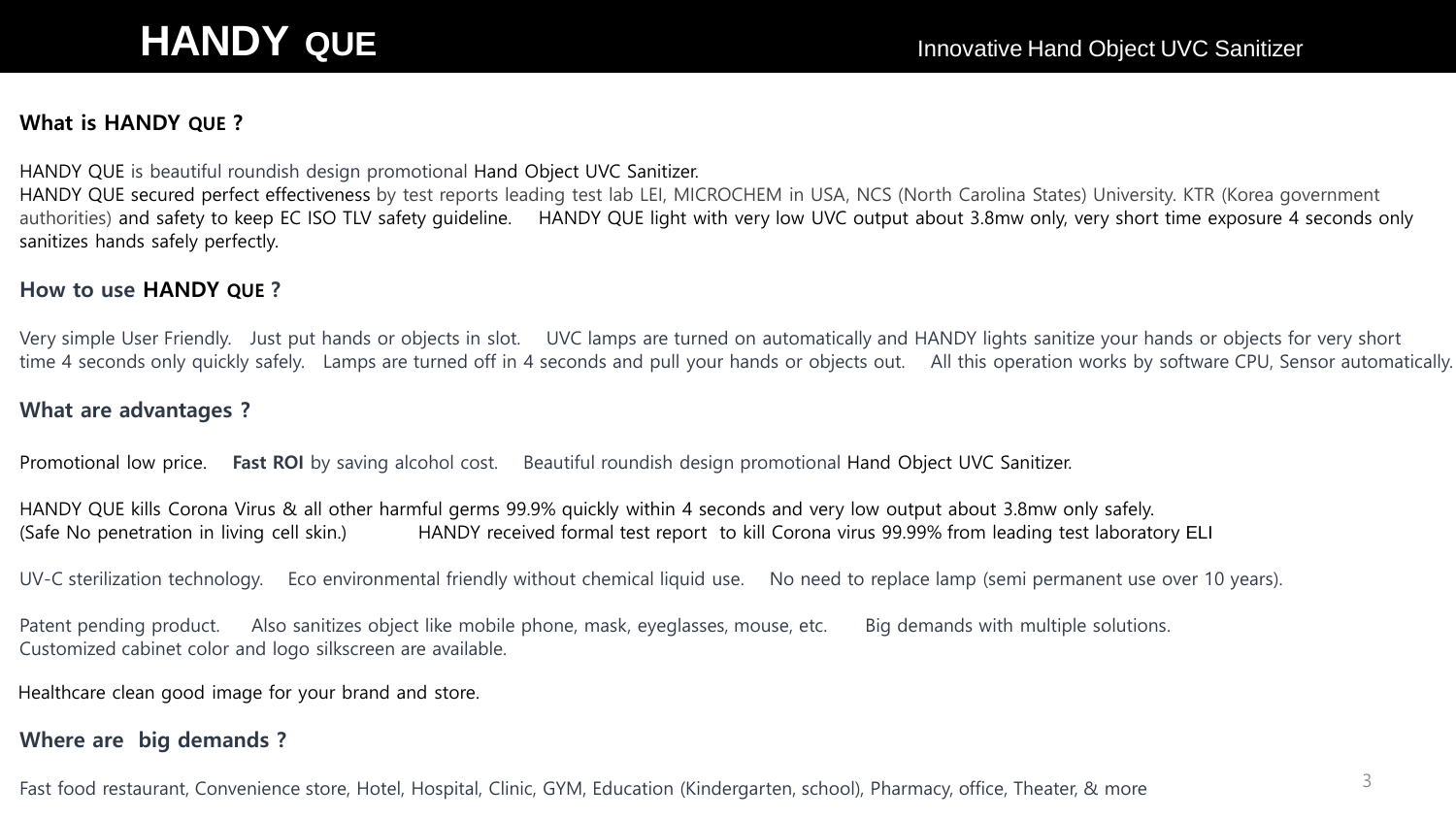## **HANDY QUE**

### **SPECIFICATION**

|                  | Sanitization technology    | UV Ray C                                                                                  |
|------------------|----------------------------|-------------------------------------------------------------------------------------------|
|                  | Sanitization Effectiveness | Kill all harmful germs over 99.99%. (Hands, Objects, Air)                                 |
| <b>Sanitizer</b> | Operation (CPU, Sensor)    | Sanitizing time preset & countdown, preset automatic on/off, lamp life span counting, etc |
|                  | UV Ray output              | 3.8 <sub>mw</sub>                                                                         |
|                  | Sanitizing time            | 4 seconds                                                                                 |
|                  | <b>Wave length</b>         | 253.7nm                                                                                   |
|                  | Penetration rate           | 0.001% (No penetration in living cell skin)                                               |
|                  | Power consumption          | 35W                                                                                       |
|                  | Life span of UV lamp       | 10,000 hours (over 10 years)                                                              |
|                  |                            |                                                                                           |
|                  |                            |                                                                                           |
|                  | Cabinet material           | ABS Plastic with solid internal steel chassis                                             |
|                  | Installation               | Desktop                                                                                   |
| <b>Chassis</b>   | Logo                       | Silkscreen                                                                                |
|                  | Unit Dimension             | W 360mm x H 220mm x D 180mm                                                               |
|                  | Unit Wight                 | 4kgs                                                                                      |